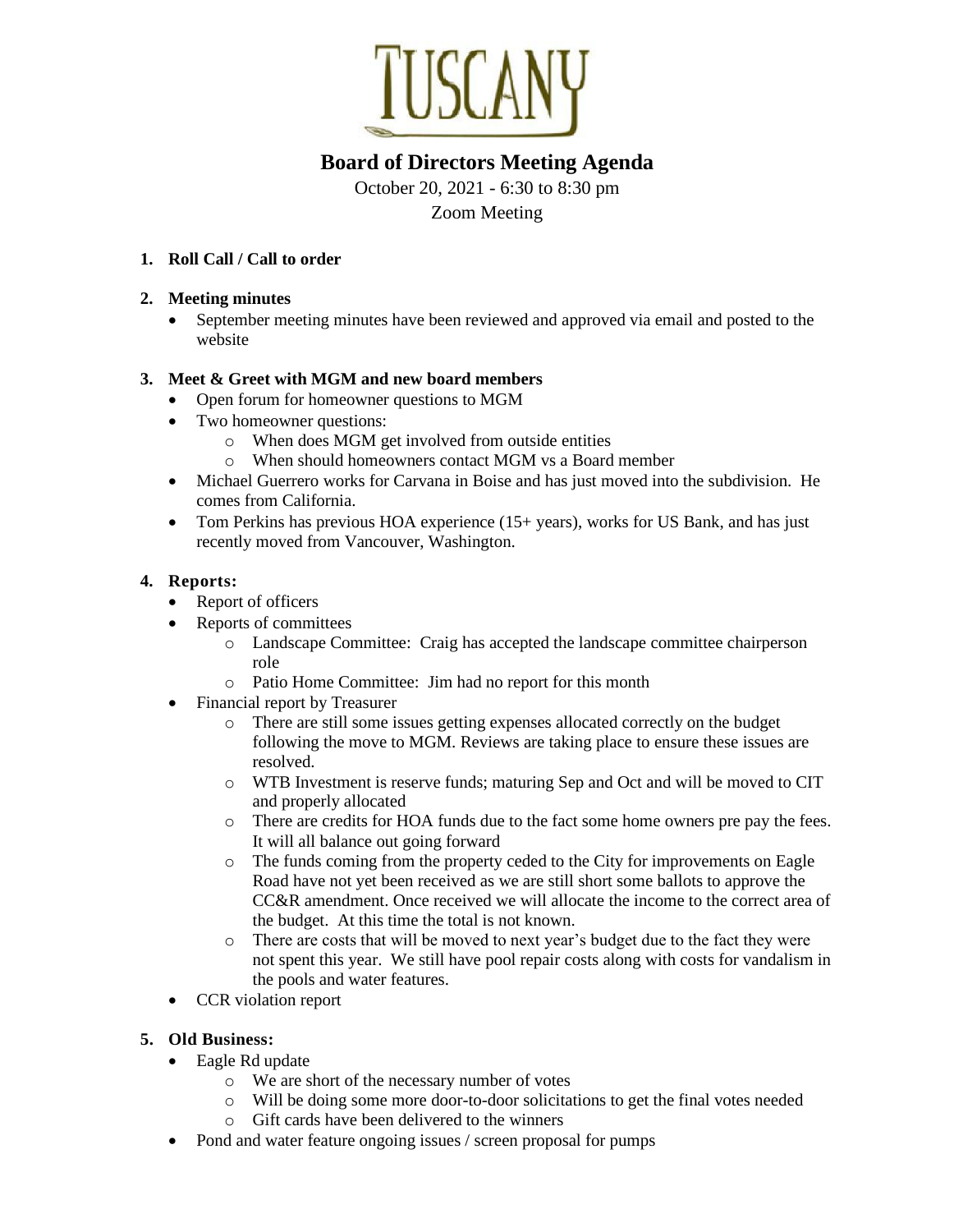- o We are keeping the water features running until it gets colder, and then we will shut them down
- $\circ$  The issue with the ponds is the pumps sucking debris into them, which is burning out the pumps. We are getting bids to skim the ponds and clear out any plant items and other debris that could clog the system.
- o There are self-cleaning screens that can be installed with new pumps to alleviate issues going forward. Currently getting bids now. First bid for these kinds of screens: \$10K per pump.
- o Michael suggested that limestone pond beds would be costly up front but could save money in the long run
- o Aquatechnex is treating the ponds to break up the detritus; trying to find someone to skim the ponds
- o Bullrush is being treated in November and should break down
- o Moving away from PPS for next year; will pay an hourly rate with Dan's
- Clubhouse pool deck resurfacing
	- o Three bids received so far
	- o Modern Concrete appears to be the best choice, but we need to meet with them onsite to get more detail
- Pathway sealing
	- o We have contracted to have the pathways fixed and re-sealed. Proline came in at \$11,300 when we were budgeted for \$20K.
	- o Wanted to complete this year, but weather turned on us and had to reschedule for next year. Bid stays as is no increase. Targeting spring of 2022.
- Re-purpose of parking lot in Tuscany Village
	- o ACHD is not concerned about the parking lot being removed as long as the sidewalk and access from the street is retained
	- o Jason spoke to the homeowner next to the lot who also had feedback from other homeowners nearby; they would prefer we not install any courts, but would rather it be converted to a green space and potentially add a walking path to the pool
	- o We will start getting bids for parking lot removal

## **6. New Business:**

- Halloween event
	- $\circ$  Approved for \$1300, but will try to stay under \$1000. The bulk of this expense will be for decorations that can be reused.
- Santa parade
	- o CTC will sponsor this event
	- o Targeting December 18
	- o Need to do a better job of identifying the approximate time Santa will reach each section of the neighborhood
	- o Raised over 1K pounds of food last year
- Streetlights blocked by trees
	- $\circ$  City will not do anything about this; it is the responsibility of the homeowners
	- o We need to communicate with the residents to have them do the trimming. This includes any street signs, or walkways that are being blocked by trees or shrubs
- Illegal parking in patio homes
	- o Reminder there is no parking on the private lanes
	- o Signs are posted and notification has been sent via mail and eBlast that cars will be towed. The HOA now needs to enforce this, as we are responsible for the private lanes.
	- o Reminder there is no parking on the street throughout the neighborhood
- Quarterly newsletter (print version)
	- o It was suggested we begin creating a newsletter to the homeowners for all the events and activities going on.